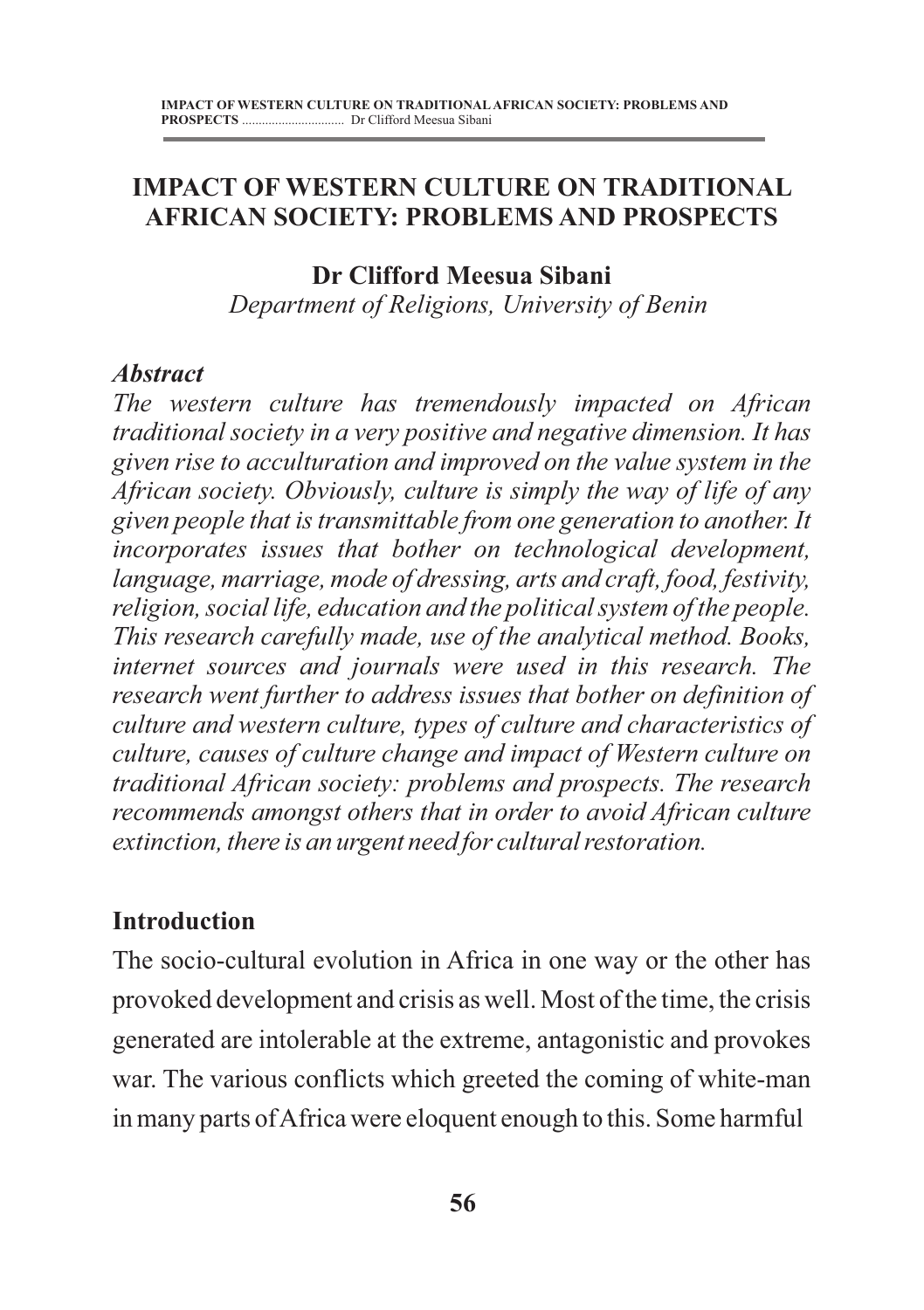cultural practices were abolished and Africans were given formal education. The existence of culture is aimed at meeting the needs of the physical and social environment. Virtues and values are important and indispensable aspects of culture. The rate of cultural advancement in a given society depends on the level of that society's moral value or virtues of consciousness.

A critical look at the Western influence on African culture shows both good and bad influences. This has made much of African native culture give way to the European culture. Either by design or accident, Africans have imbibed the Western culture and have appropriated it so much that it now becomes almost part and parcel of their lives. Rodee (1983) saw African social problems which emanated from Western influence as one-crop economies, pervasive corruption, spiraling inflation, massive unemployment, over-crowded cities and destitute villages. Obviously, the culture of African people is still undergoing contacts and conflicts which results to a healthier life of the society resulting in an improved social system. However, in the light of the present state of African culture which Nigeria is included, mismanagement, greed, embezzlement, bribery, tribalism has downplayed the influence of culture on the social system. Culture should act as a watchdog to African social system. This is a clear indication why modern method of birth control as abortion has been rebuffed in many cultures despite the enormous efforts of its proponents to give it the best recognition.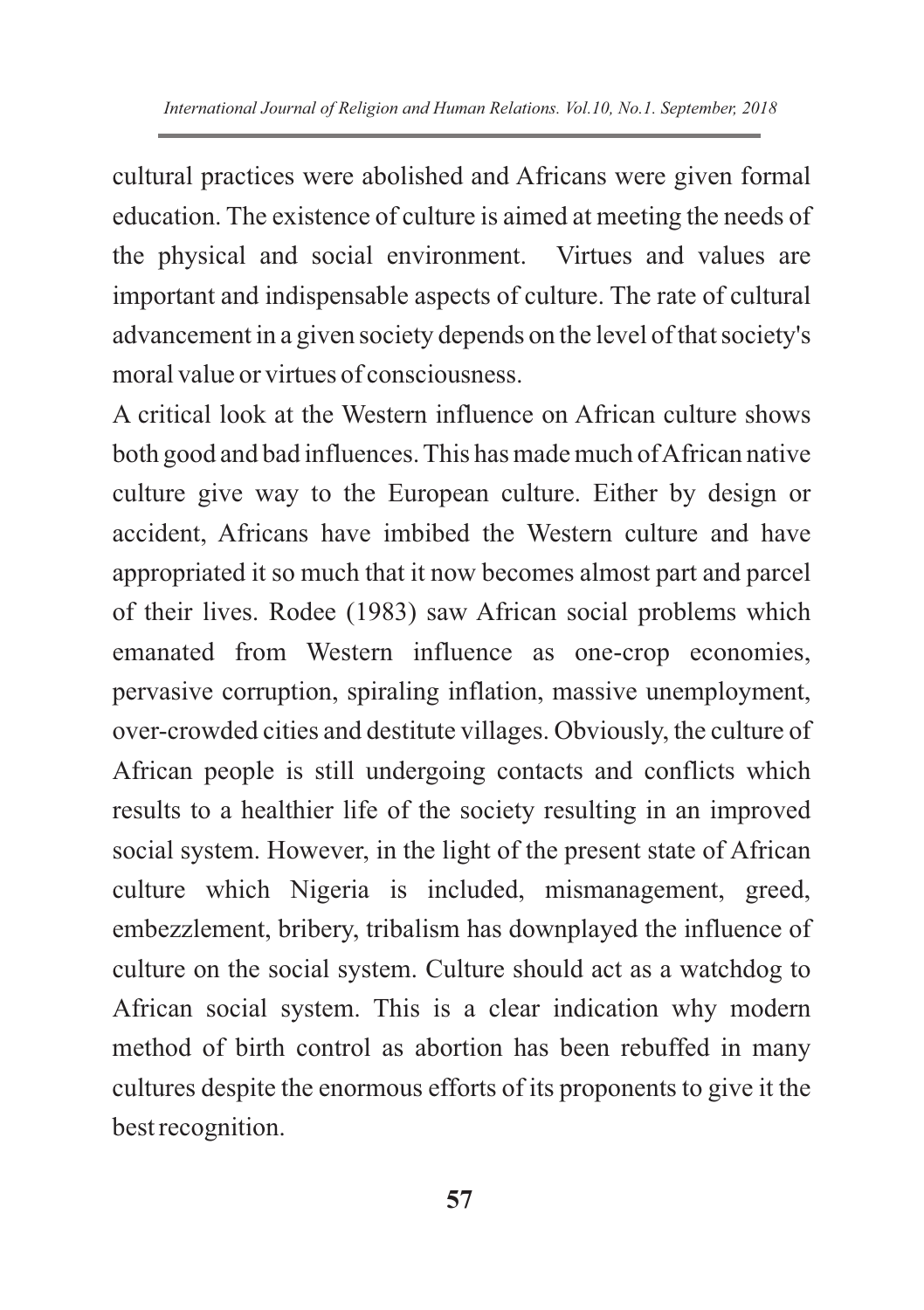### **Culture Defined**

Skinner (cited in Agha, 2014) defines culture as "totality of how people live and behave" (p. 38). Akama (2012) states that culture is "that complex whole which includes knowledge, belief, arts, society" (p. 91). Kluchohn and Kelly (1988) described culture "as all those historically created designs for living, explicit and impact, rational, irrational, which existed anytime as potential guide for behaviours of men" (p. 44). According to Otite and Oginwo (2016) culture is "the complex whole of man's acquisition of knowledge, morals, beliefs, arts, customs and technology, which are shared and transmitted from generation to generation" (p. 86). Sibani (2014:107) posits that "culture is the entity that incorporates the totality and is synonymous with the people's way of life, transmitted from age to age, generation to generation" (p. 107). Obiajulu (cited in Onwuekwe, 2006) posits that culture is "The sum total of human creations, intellectual, technical, artistic, physical and moral. Culture is the complex part of living that directs human social life. The things each generation must learn and to which they eventually may add" (p. 86). Culture distinguishes human being from other animals, in that human are able to construct patterns of behaviours for themselves, and are able to transmit this from person to person and through generations. The study of culture is the key component of sociology along with the associated notion of socialization, and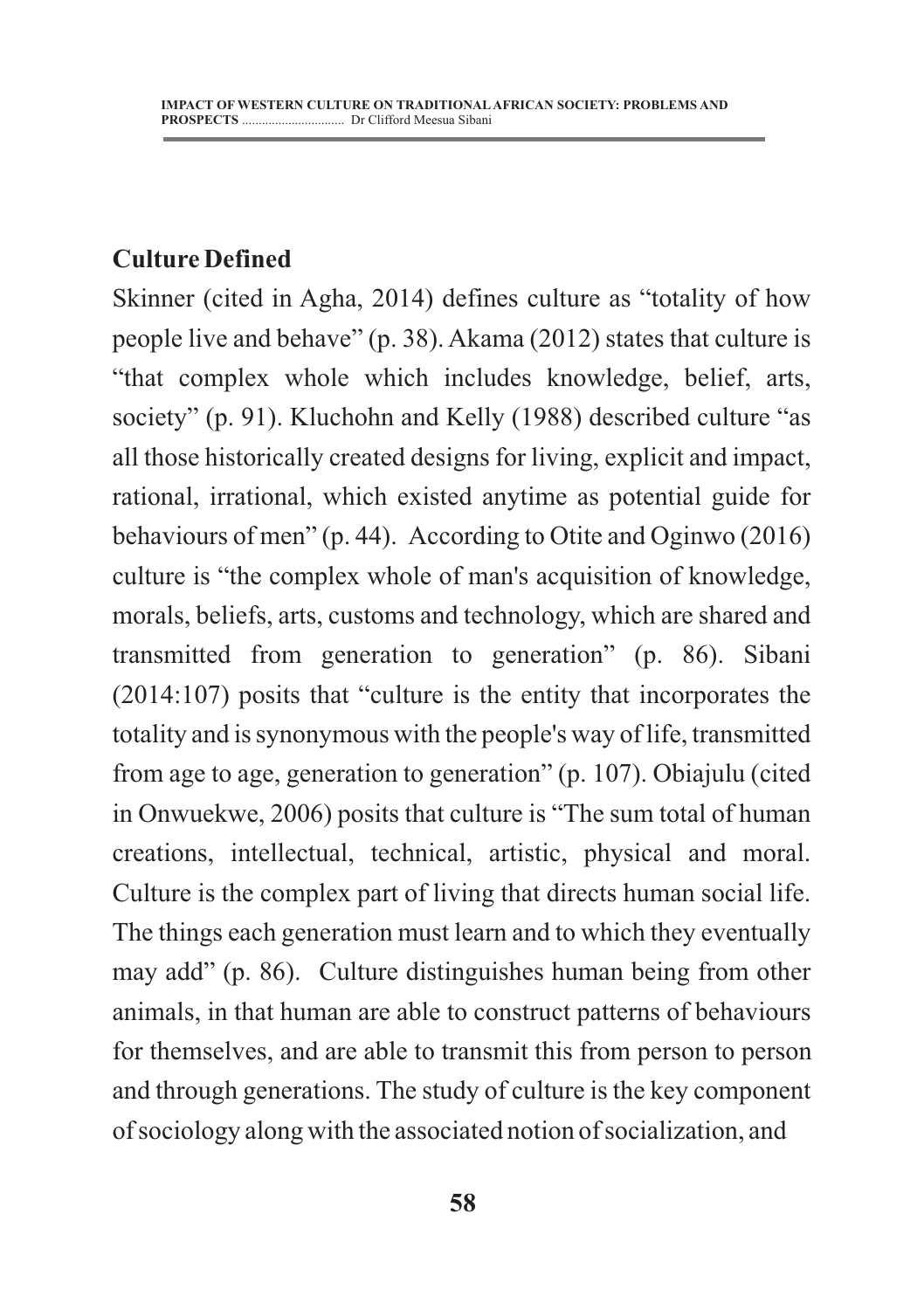of social anthropology.

# **Western Culture**

Westernism is a coinage from the word westernize which refers to the act of bringing ideas or ways of life that are typical of Western Europe and North America to other countries. Therefore, western culture connotes the knowledge, belief, morals and way of life of the Western world.

# **Types of Culture**

Culture is divided into two broad categories, using such terminologies as Material and Nonmaterial to depict its distinctiveness.

**Material Culture:** This is the aspect of culture that is observable and overt, relating to the tangible products of art, technology, craftsmanship, industry, skill, etc, which can be seen; or the visible possession of man in society as stated by Okoye (1995). Examples of material culture include artifacts, such as farm implements such as hoes and machetes, hunting and fishing implements such as guns and traps of different kinds, cooking utensils like pots, knives, tripods plates; these are physical tangible and noticeable culture artifacts of any society. Thus material culture consists of those objects which people have invented to meet their needs in society.

**Nonmaterial Culture**: The Nonmaterial aspect of culture, on the other hand, is intangible but is noticeable through the psychological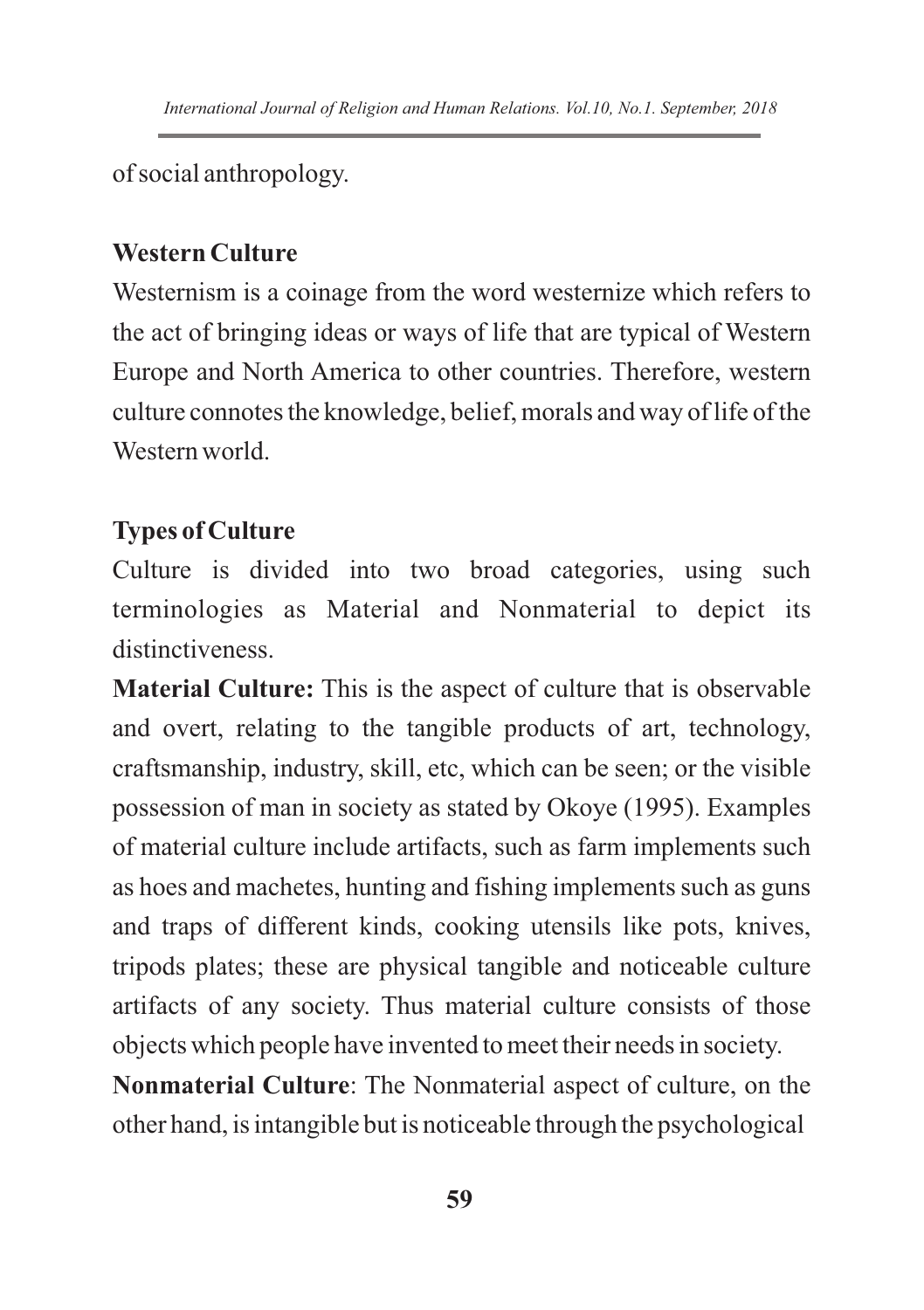state of the mind and manners of a people. Ejiofor (1996) say that they are acquired by members of a society through socialization. These include such aspect as language, attitudes, morals, values, habits, philosophy, knowledge, principles and conventions. The material and non material aspects of culture together form the totality of the way of life of a people.

## **Characteristics of Culture**

**Culture is Learned, not a Biological Inheritance:** According to Linton (cited in Anderson, 2004) "Culture is learned by growing up with it the process of cultural transmission from one generation to the next is called enculturation." (p. 649). Culture is a social heritage because it is hereditary and transmissible from one generation to another.

**Culture is symbolic:** Akama, (2012) described it as "the most symbolic elements of language functioning in this case as the substitution of words for objects; with language, humans are able to transmit culture from one generation to another." (p. 54). Language is a very important index of culture. Once one speaks one's native language, it is easy to identify where he or she comes from. s

**Culture is Dynamic:** According to Akama (2012), Culture is dynamic because all cultures change overtime, changes take place in response to such events and phenomena as environmental pollution and crisis, intrusion of migrants and cultural diffusions, or modifications in behavior and values within the social system.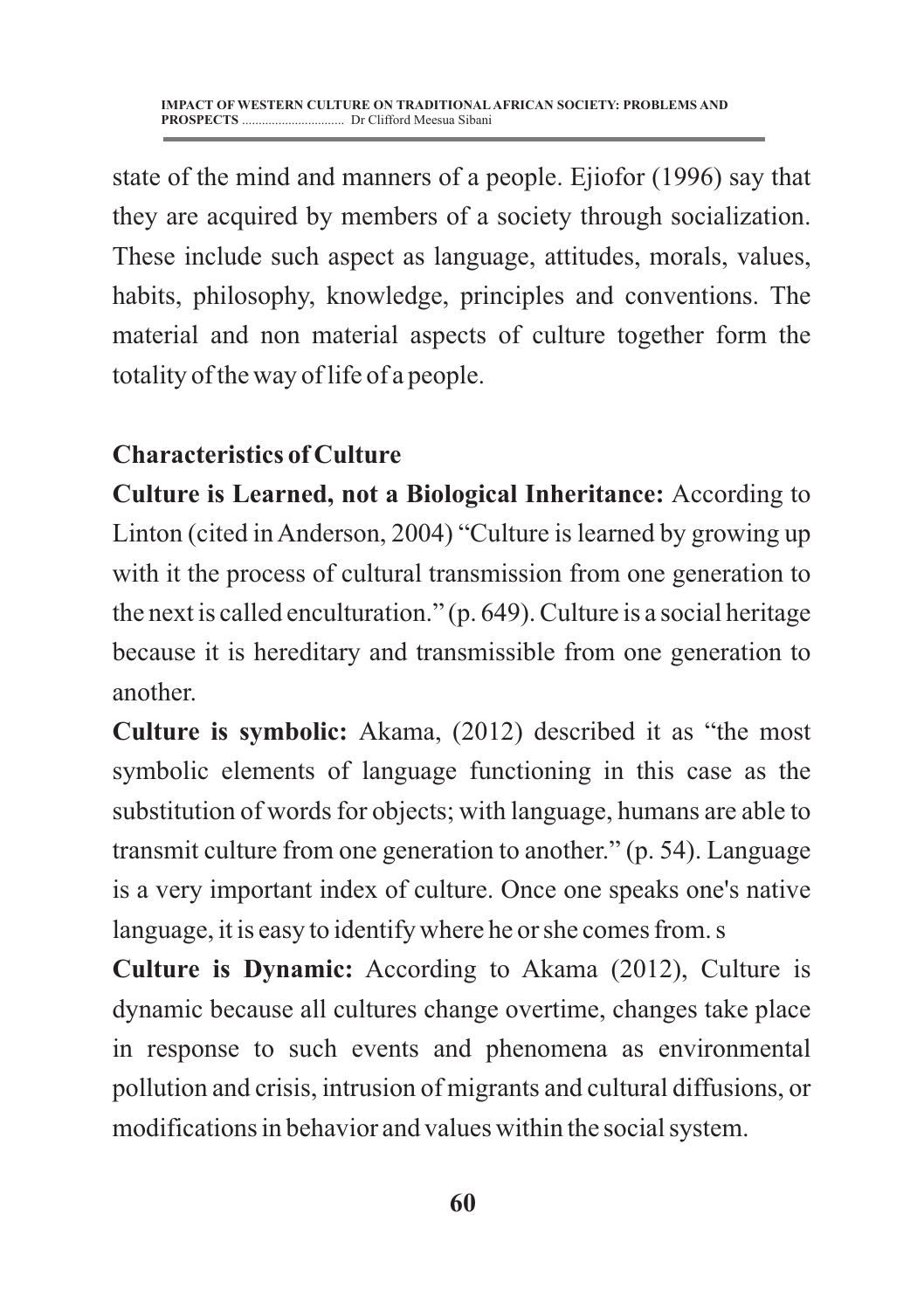Arinze (2006) opines that cultural dynamism takes place alongside acculturation, which is the emulation of the objects of one culture by another culture. Acculturation takes place simply by a person or a group of persons beginning to adopt another culture. The people of the culture being imitated may even be unaware of their being imitated. Therefore, cultural dynamism is the changing of a culture. This change can be by absorption of new ideas into a culture. It can be by the removal of old ideas or ways of doing things from a culture. For instance, Mary Slessor, a foreigner who lived all her life in Calabar stopped the killing of twins in Nigeria.

**Culture is a set of Shared Ideals, Values, and Standards of Behavior:** It is the common factor that makes the actions of individuals intelligible to the group and its members. It can be shared and has the capacity to influence the any individual knowingly or unknowingly. Uwandu and Nwankwo (2006) hold that values are important ingredients in the content of culture. They are aspects of cultural practices, objectives or actions that a society holds in high esteem or consider important for its members. They are the goals that make the norm meaningful within the cultural context. For example, norms of a particular society ensure that life which is a value is preserved. These African values as stated by Onwubiko (1991) are articulate and include the sense of community life, sense of good human relations, sense of sacredness of life, sense of hospitality and sense of the sacred religion.

**Sense of Community Life:**Living together and the sense of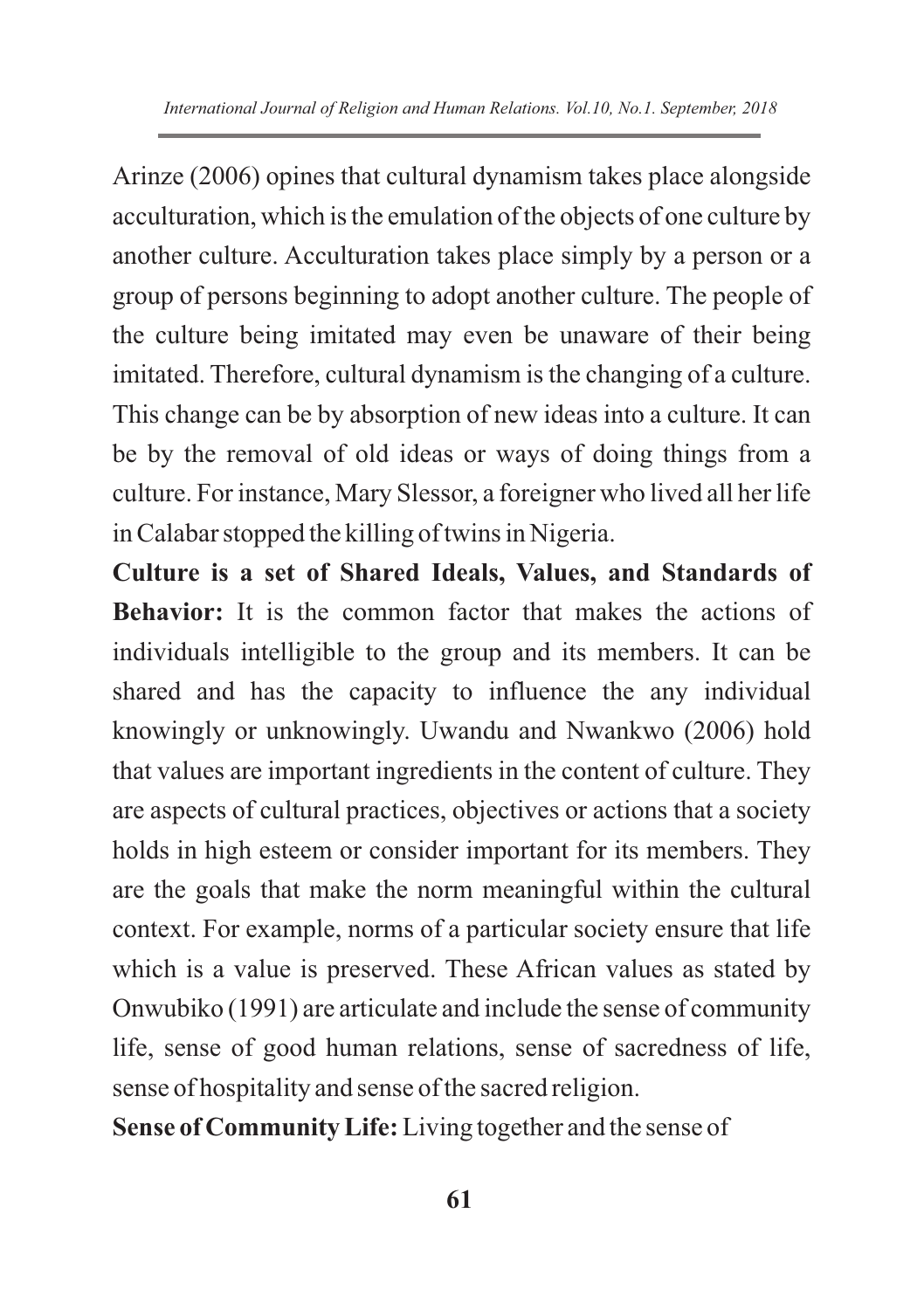'Community of brothers and sisters' are the basis and the expression of the extended family system. Citing an example of a practical demonstration of this sense of communalism in Nigeria, it is stated that in many parts of Southern Nigeria, most of the earliest educated elites are known to have been sponsored using palm nut products simply to underscore the fact that their communities used the resources of their palm nut products to pay for their studies in the United Kingdom and other Oversea countries.

**Sense of Good Human Relations:** this indicates African people's ability to relate cordially with one another and tolerate each other, tolerate and endure successive bad governments. Africans have a sense of respect for constituted authority and elders.

**Sense of Sacredness of Life:** African respect life and hold it as sacred. This is of course why legalization of abortion has not been passed into law in any African country.

**Sense of Hospitality:** Africans are very hospitable people. Hence the existence of so many expatriates doing their business without disturbance and molestation in the continent attest to this.

**Sense of the Sacred Religion:** Religion, faith or even creed are personal and should not be discredited, toyed with or dominated. Hence, violent clashes result in any attempt to breach any of these esteems.

**Culture is Integrated:**It is structurally broken down into parts, and there is the tendency for all the parts to function as an interrelated whole. The various complements are compatible, and they operate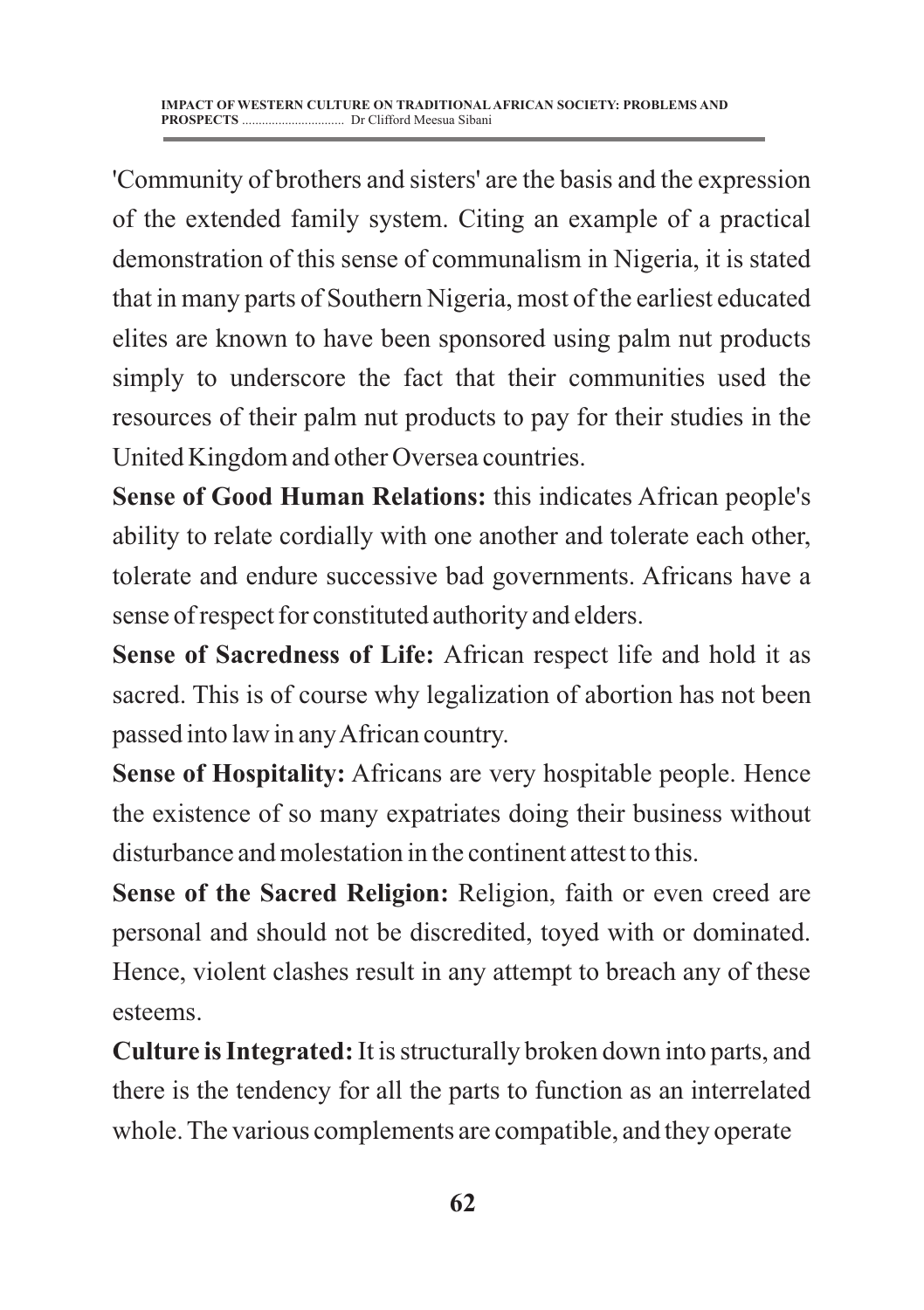in harmony and complement, as integrated patterns and interrelated system of institutions, mores, folkways, and usages.

**Culture is Continuous and Comprehensive:** Members of a culture may die but the cultural patterns subsist in time from one generation to another. Also, the impact of culture on its members is comprehensive, without exception. As humans cannot escape death, so they cannot escape cultures' influence and direction of life course.

## **Causes of Culture Change**

Change is an inherent aspect of culture. No culture remains static. Currently, we are experiencing social and cultural changes on a global scale. According to Uwandu and Nwankwor (2006), culture change must be distinguished from culture dynamism, which refers to just the susceptibility of culture to receive and add to itself certain other cultural values. Culture in itself grows and changes. This occurs over a period of time. Over the years, western culture has indeed accounted for a lot of changes in our culture. There has been such intense Western effort to change the status of women all over the world, most especially in Africa where it is obvious that women are lowly placed in the scheme of things when compared with their male counterparts. Western style of education has been entrenched in our African constitutions, styles of dispensing justice and politics. However, according to Christie (2014), there are diverse factors that lead to cultural change which includes:

**Invention:** This is a process whereby new cultural elements are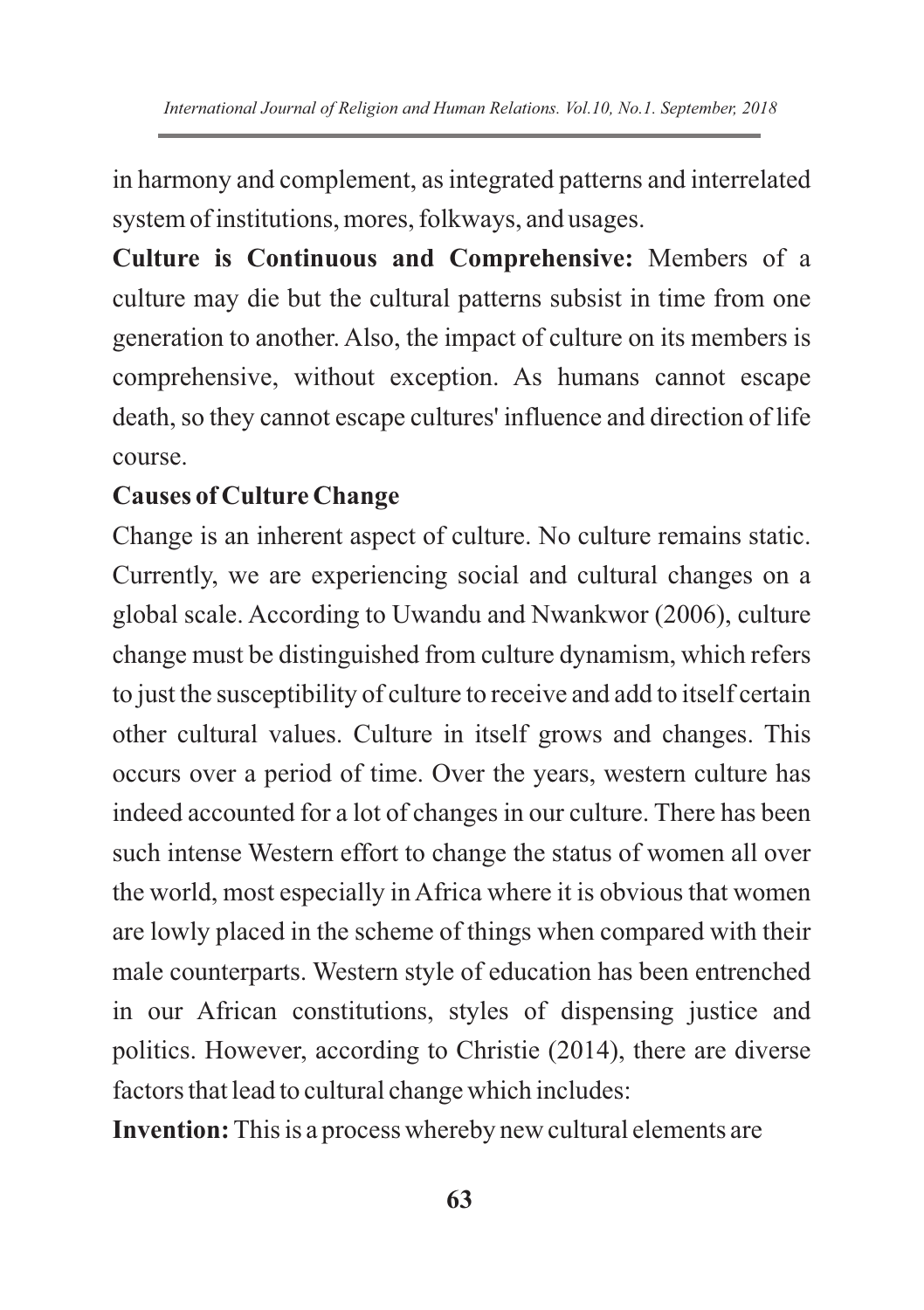created, often out of previously existing elements such as the radio, the computers, or the microchips, the telephone, each of which has had a tremendous impact on our way of life.

**Discovery:** It is a means whereby we recognize or gain a better understanding of already existing elements present in the environment, usually through scientific research. Recent scientific discovery involve the identification of another planet beyond Pluto and amazing discoveries.

**Diffusion:** It is the process through which the cultural traits of culture are transmitted to another. This can take place through trade and other forms of economic exchanges, migration, or wars. Cultural diffusion is more likely to take place and is more intense at border areas where populations of neighbouring cultures are more likely to interact.

**Environment:** Environment is the surrounding in which a person, animal or plants lives or operates. Basically, we as people have to change to adapt to our environment. As a result we have to change the way we react to certain situations in our culture. Popoola (2016) says that culture changes because the environment changes. When the environment is stable and does not shift, then the culture stays and is same. Culture also changes because of new found ideas that may seem more beneficial for that way of life. When a culture feels that a way of life is better than the current way then it is likely the culture will adapt to those better ways and incorporate that way into their lifestyle.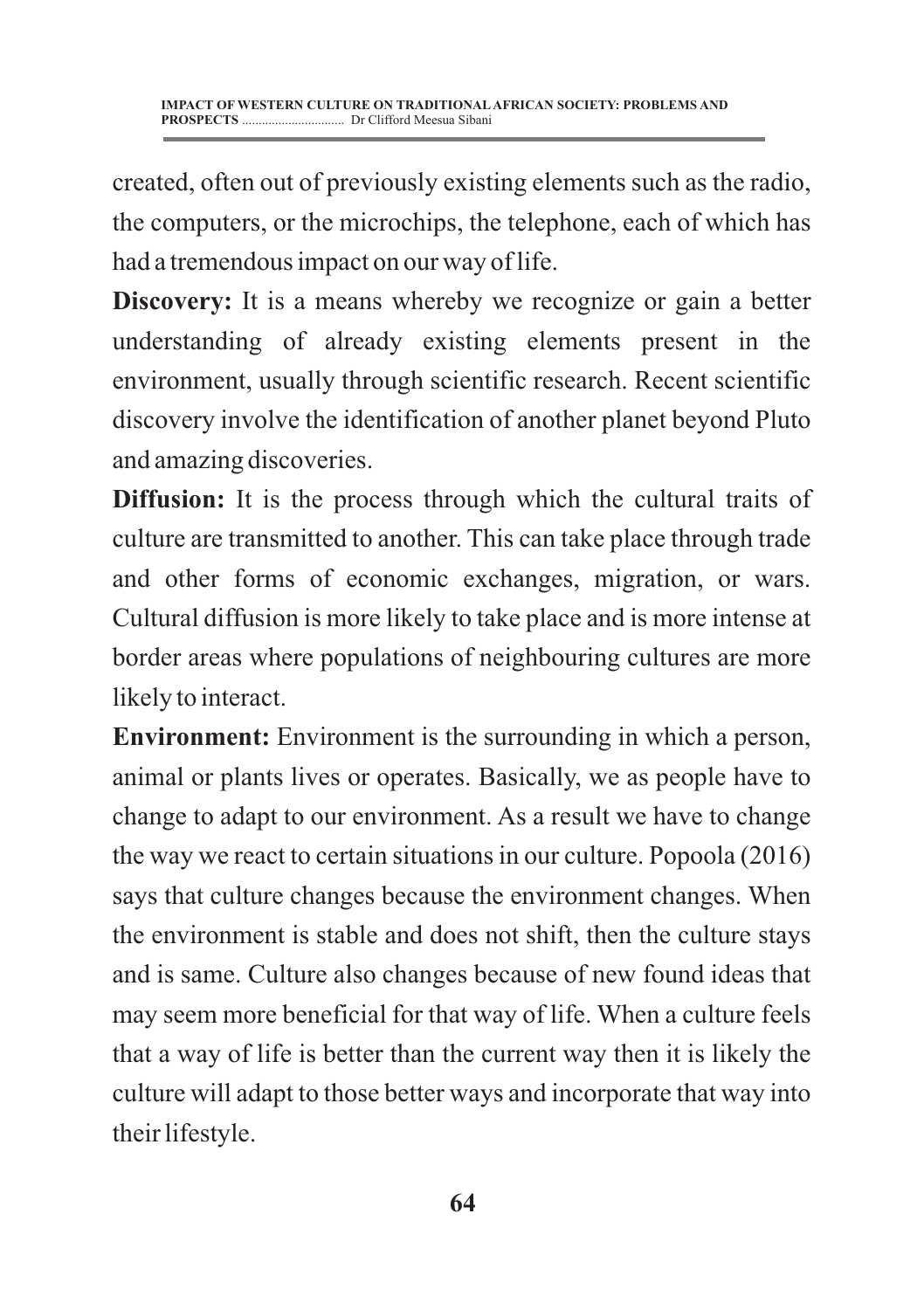**Acculturation:** According to Suarez, (2013), "acculturation is a process in which members of one cultural group adopt the beliefs and behaviour of another group" (p. 92). Although acculturation is usually in the direction of minority group adopting habits and languages, patterns of the dominant group. Acculturation can be reciprocal, that is, the dominant group also adopts patterns typical of the minority group. Assimilation of one cultural group into another may be evidenced by changes in language preferences, adoption of common attitudes and values, loss of separate political or ethnic identification. Also when alien cultural traits diffuse into a society on a massive scale, acculturation frequently is the result. The culture of the reliving society is significantly changed.

However, Obinna (2016) states that acculturation does not necessarily result in a new, alien culture trait completely replacing old ones. An example of acculturation is immigrant to America eating peanut, butter, and pumpkin pie and picking up a southern accent within a day or two. Also, when a large number of immigrates from the same country settle into a new neighborhood. One might witness a change in the way that the people who were original residents dress or speak. Conversely, the new inhabitants may also alter their dress or speech to blend in with their new environment. According to Akama (2012), it also connotes "the constant communication between two or more distinct culture groups during which our group takes on element of the culture of the other group" (p. 18).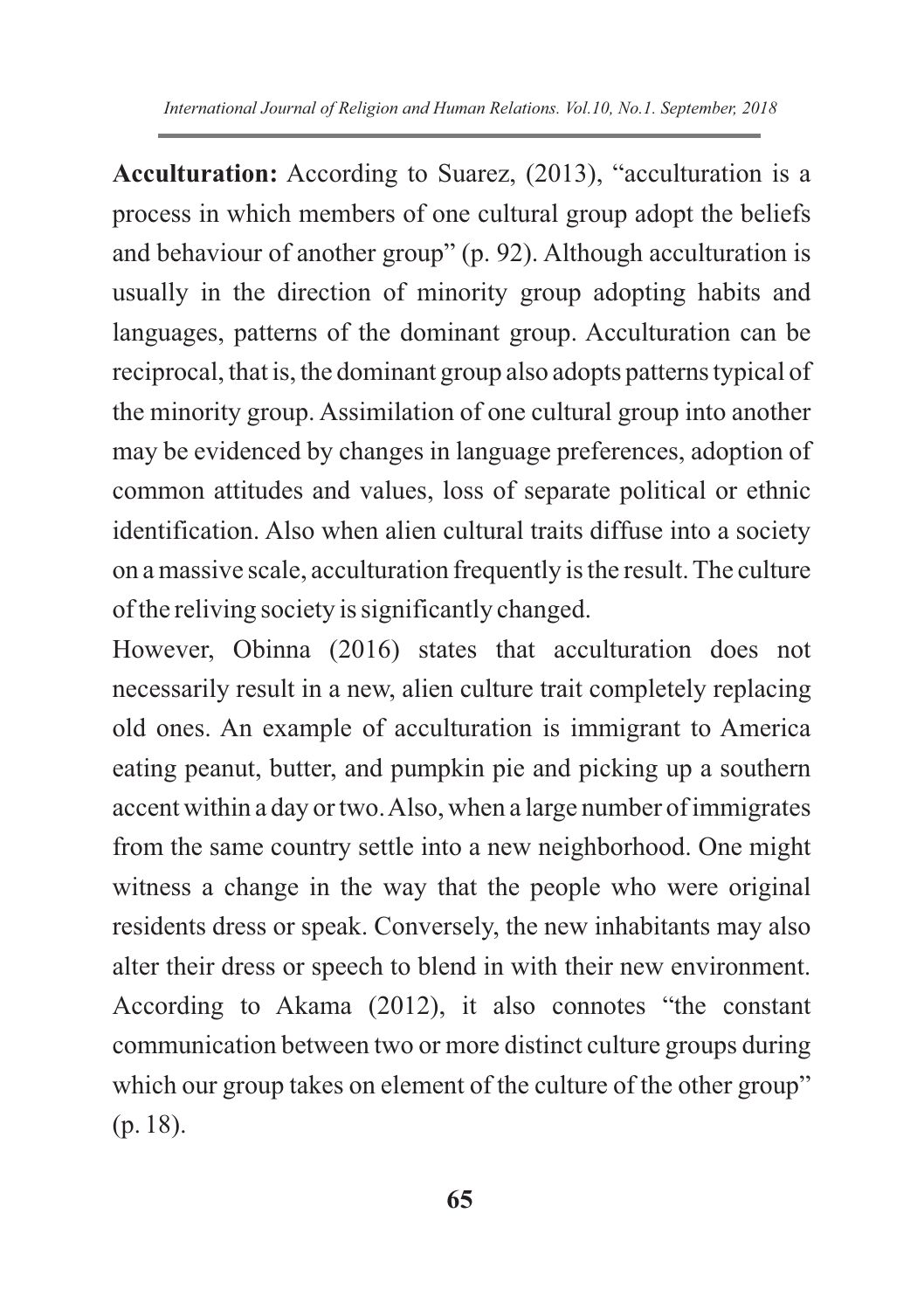# **Impact of Western Culture on Traditional African Society: Problems and prospects**

**Deviation from the Traditional Politics:** Consequent on African ontology, authority and power belongs to the entire community just like the vital forces. Every member has the share of the power. In African traditional politics, the power to govern is invested on a group of persons and at times, a worthy leader to act on behalf of the community. The community confers the authority on the persons to exercise power on behalf of the living and the dead. By so doing, they become symbols of unity and agents of maintaining the ontological harmony of the community. Due to cultural change, Okon (2016) avers that the political atmosphere in African land is now a problem which has made the contemporary African politician no longer see themselves as leaders who have the mandate of their people to serve. Today, people now fight, kill and bulldoze their ways into positions of power. This shows deviation and abandonment of values, especially the sacredness of human life. High values and respect should be reposed in African leaders and there is a need to re-evaluate the traditional leadership systems which are more of hereditary in nature. We should also embrace the democratic aspect of leadership to check the excesses.

## **The Challenge of Worship**

In the contemporary era, culture of African people has been greatly eroded due to Western culture influence. Alloy (2003) holds that it is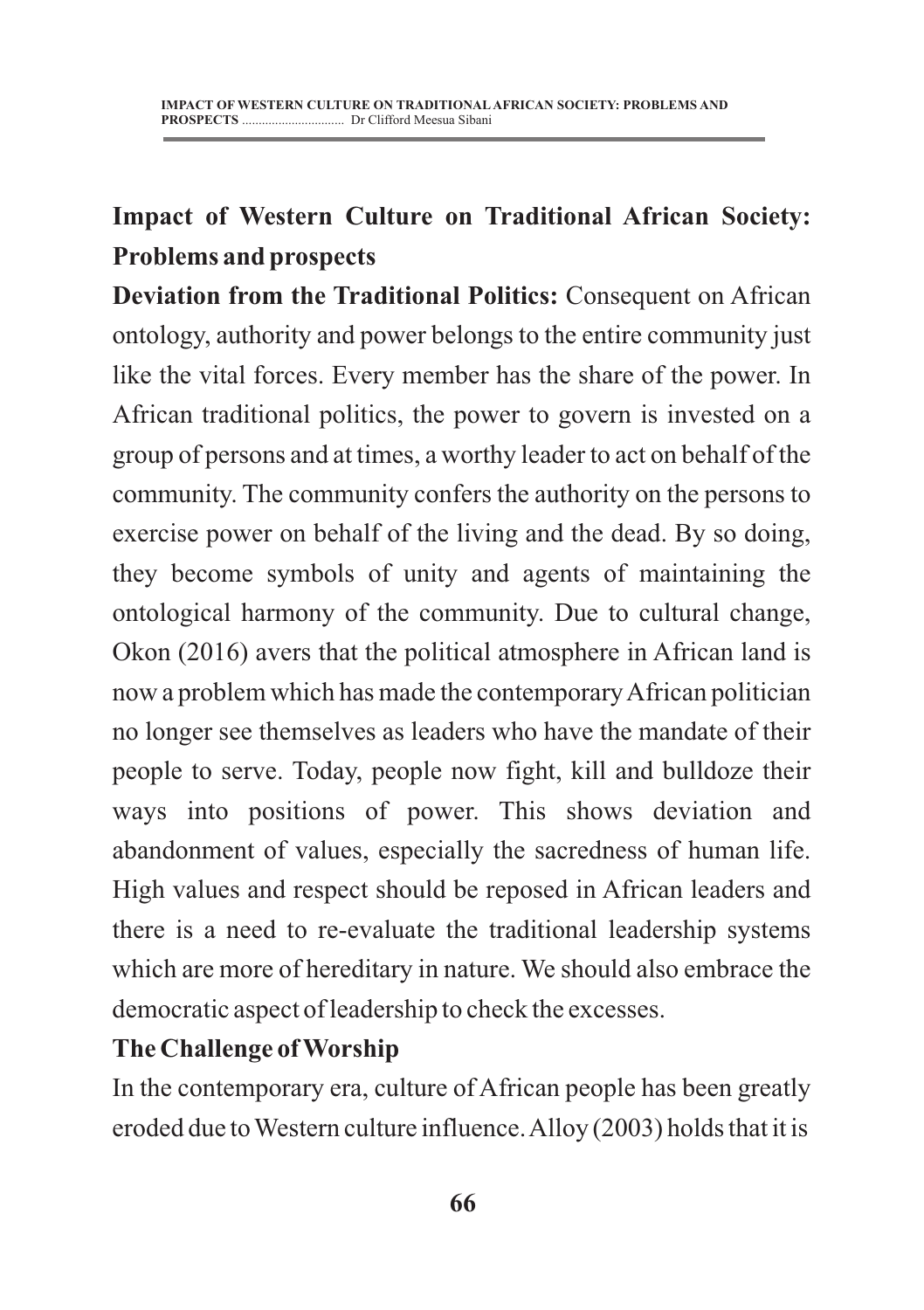very clear that the traditional ways of worship has drastically changed and modernized. The local or traditional drums that makes the music of the people very significant and meaningful has greatly being replaced with band-set and English songs. Africans should return back to their heritage and revive the locally made drums and music which makes them distinct in their nature of worship. The acrobatic dance of the Africans when drums and music are played is far richer than the Western pattern of worship which has gradually turned African worshippers into iroko trees that stand very erect in the place of worship.

**Communication Barrier:** According to Venkatesh (2012), it is a means by which interpretation and transmission of ideas between individuals or groups are made because of cultural change. Vast number of Nigerians today which speak English instead of their ancestral language has caused a barrier in communication between the young ones who migrated to the Urban Areas, some people living in the rural areas, and old men and women. As native African societies continue to do this, most communities will be experiencing a corresponding loss of their traditional culture. There is a need for Africans to teach and educate their children in the midst of acculturation so that the local language of the people will not be completely lost to Western languages. Government should see to it that the medium of instruction in the primary school is initially the mother tongue or language of immediate community and at a later stage, English language.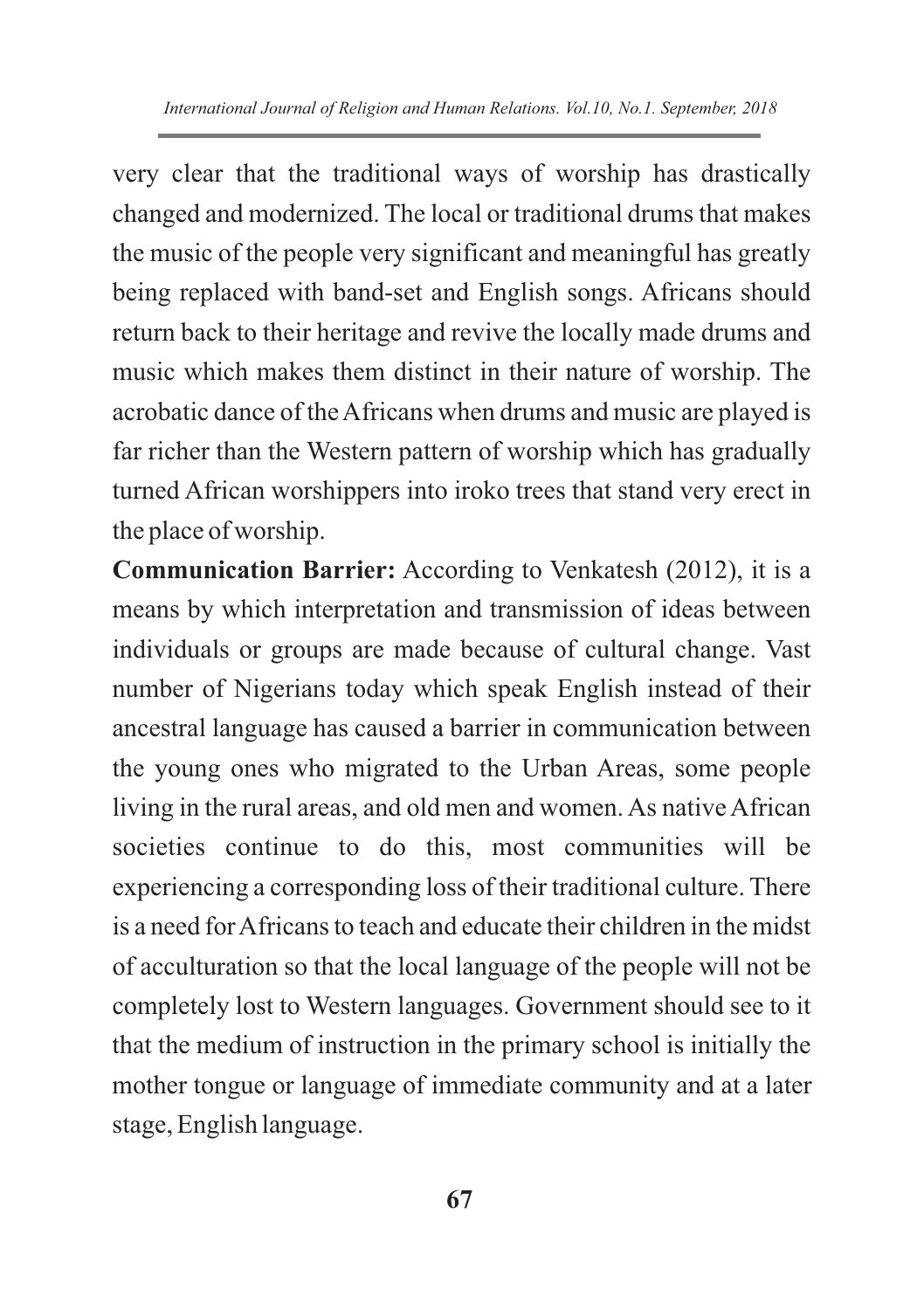**High Rate of Divorce:** In the old Igbo set up, a young man or woman does not tell his/her parents who to marry. It was the full right of the parents of the girl and the man to begin to find a wife for their son, and give their daughter to anybody of their choice. The next was for him to wait for them to tell him where and when the marriage would take place. According to Ubani (2007), the work of doing the investigation, finding money and other things is not in the hand of the man. Investigation here means finding out whether the girl's people can give birth without difficulties, a trace of rampant adultery, stealing, and premature death and so on.

Due to cultural change, men find their wives on their own without the consent of their parents. They are not willing to know or investigate things about who to marry; they make decisions on where and when the marriage will hold. Which has often times resulted to regrets, abandonment and even quarrel between the two parties. In Africa, both the living and the dead gather during marriage. It is a conglomerate that no single individual must stand alone. In order to avert frequent divorce cases in Africa, it is imperative for young men and women going into marriage to listen to their parents especially when there is a sense of danger.

**Indecent Sexual Behaviour:** This is an unwanted conduct of a sexual nature, or other conduct based on sex affecting the dignity of women and men. Sykinner (2015) avers that due to cultural change, women especially go along the road, school, and churches and so on half-naked. Putting on sexy clothe that reveals special part of their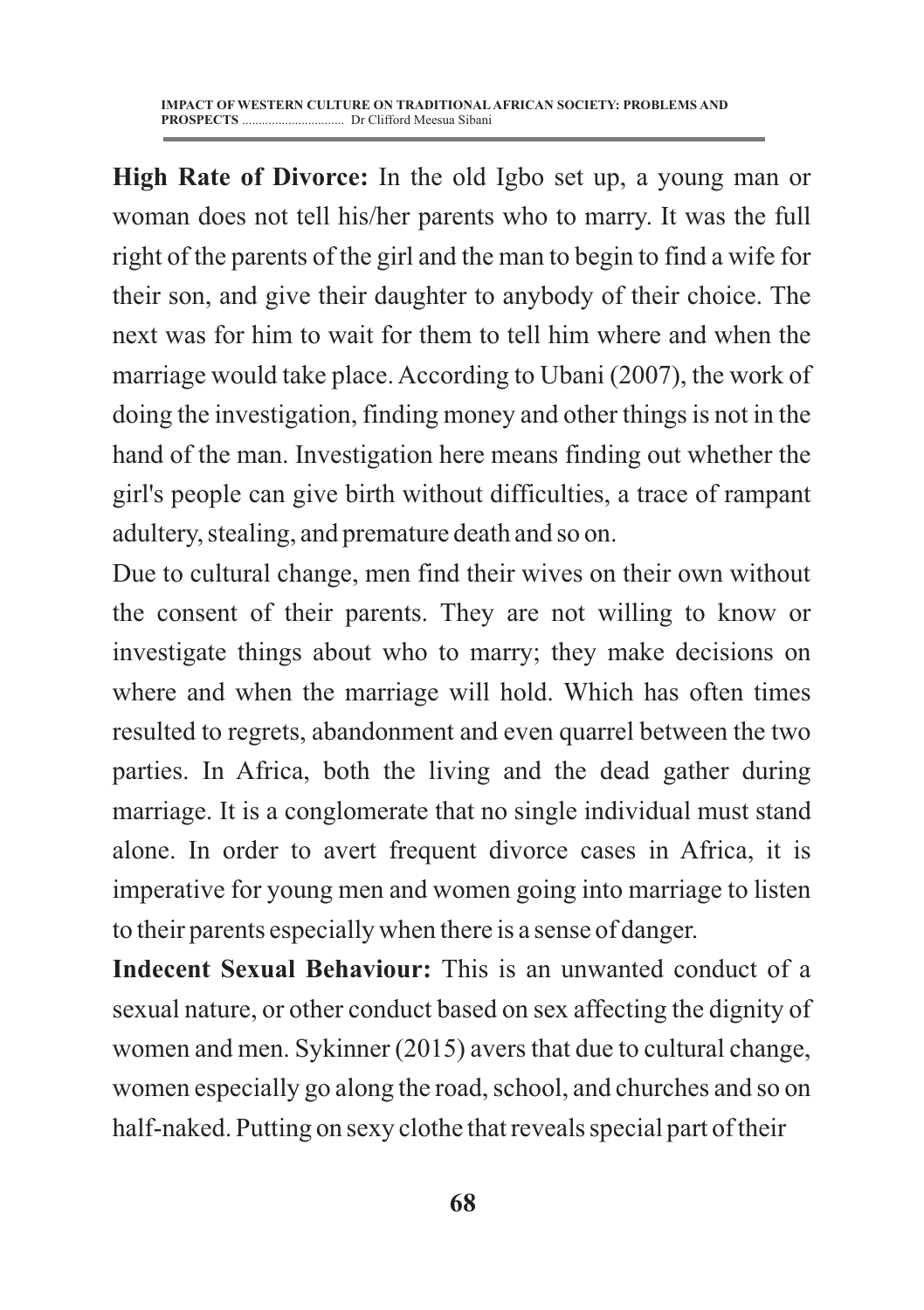body all in the name of fashion which negatively leads to sexual harassment, raping etc which at times opens way for divers Sexually Transmitted Diseases in our society is rampant. All hands should be on desk to stop this deadly practice in our society.

**The Challenge of Education and Technology:** Westernism accompanied by advanced technology stepped down the pace of African local technological development and oral tradition. In fairness however, Western technology has tremendously improved the lifestyle of Africans in various areas such as Medicine, Communication, Transport, Agriculture, Sports, Education, Clothing, and so on. However, we should not keep basking in the euphoria of Western technological achievements and forget to improve on our local technology as stated by Arinze (2006). We should appreciate the products of our local art works of painting, sculptures, and molding just for what they are and it will encourage development.

## **Conclusion**

All cultures change through times. No culture is static. However, most cultures are basically conservative in that they tend to resist change. Some resist more than others by enacting laws for the preservation and protection of traditional cultural patterns, while putting up barriers to alien ideas and things. E.g. the French government forbids the commercial use of English words for which there are French equivalencies. It is now, abundantly clear that we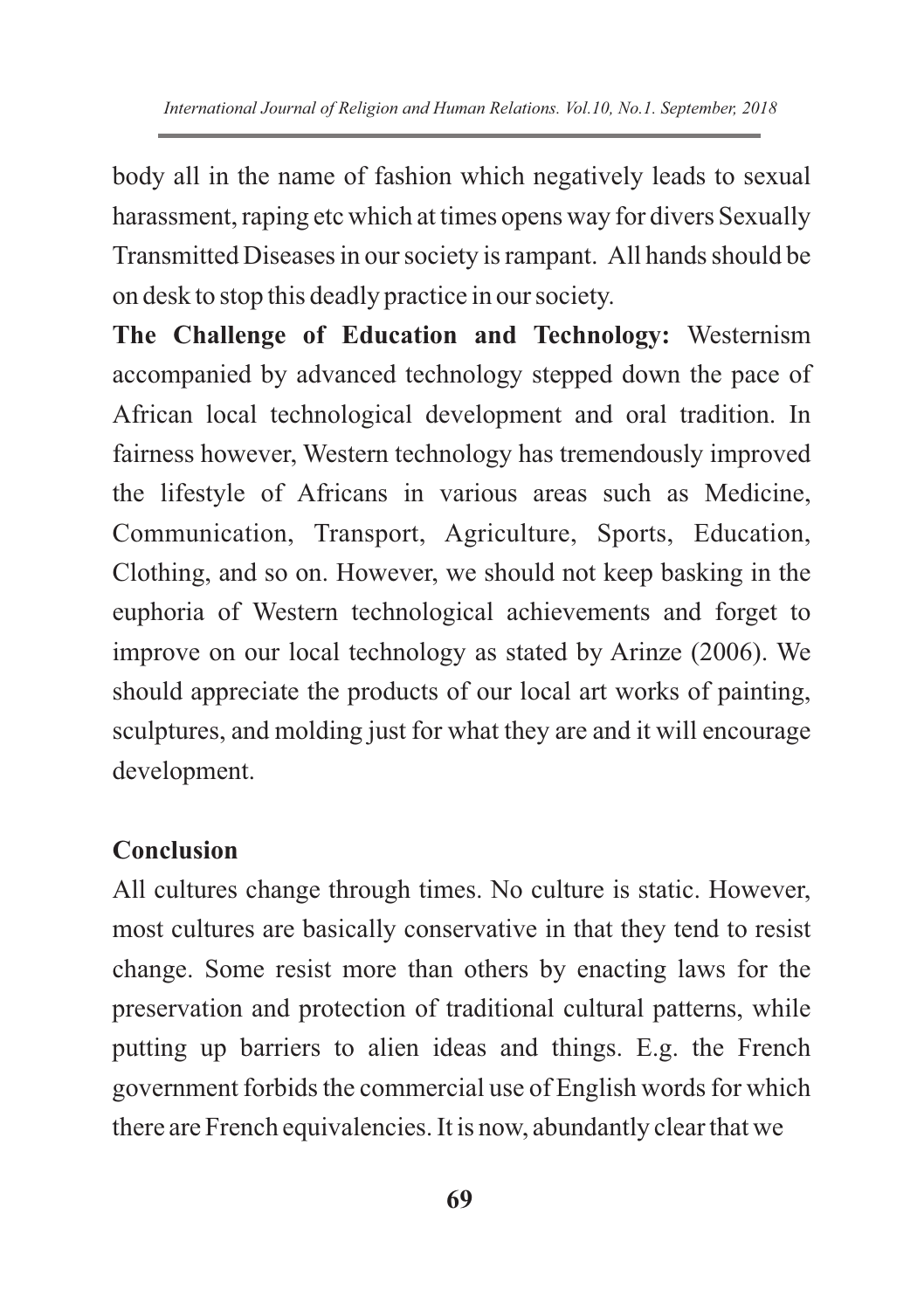are in an accelerating culture change period all around the world regardless of whether we try to resist it or not. African culture should act as a means of checking, adopting and transmitting such changes as technological development, political development and social development. In order to avoid cultural extinction, there is an urgent need for cultural restoration in Africa owing to erroneous impression or Western indoctrination. This is very necessary because a people without a culture are a people without an identity.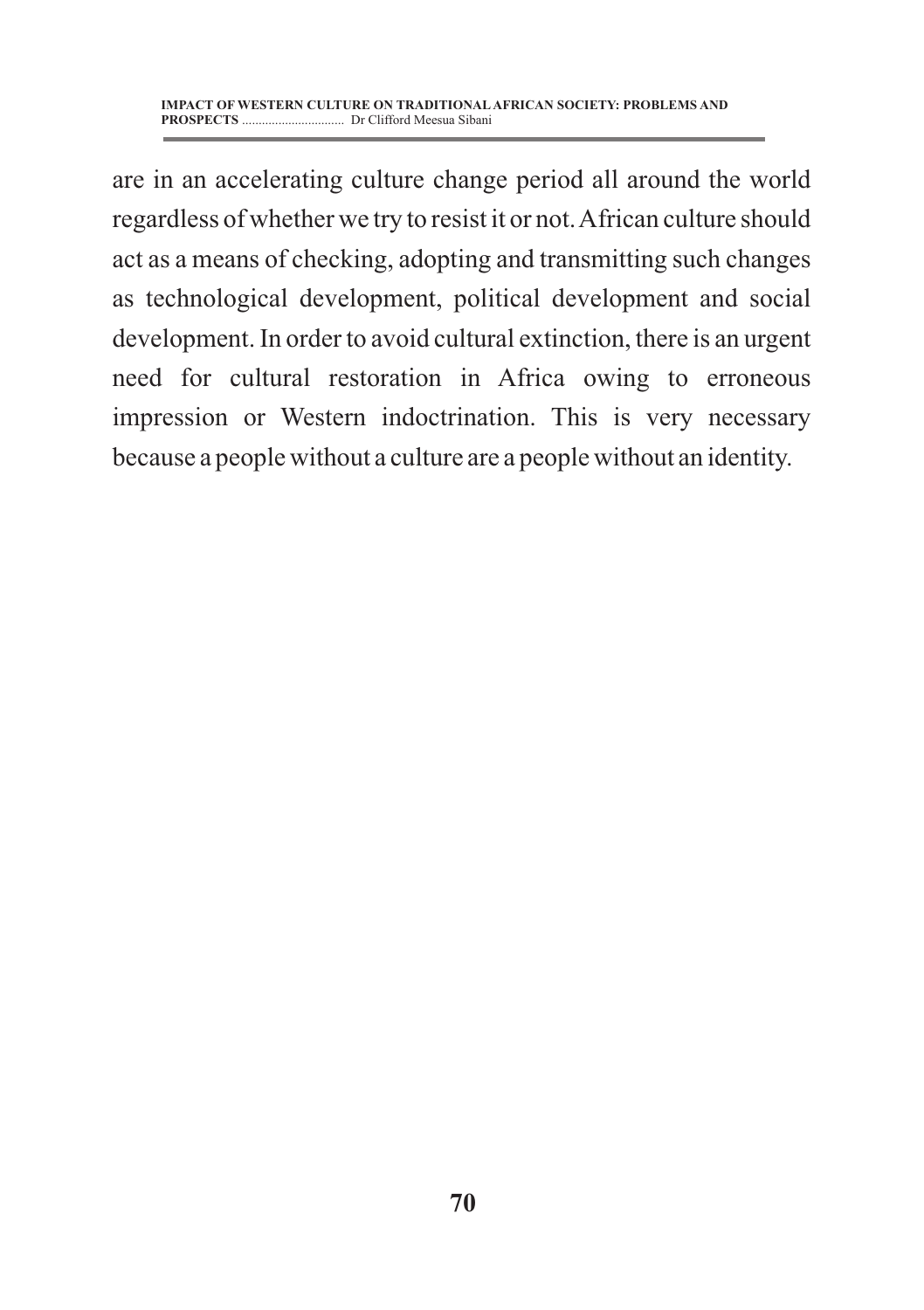#### **References**

- Agha, U. A. (2014). *Introduction to sociology* . Retrieved from www.cssforum.com on 18October, 2017.
- Akama, E. S. (2012). *Introduction to religious cultural studies.* Port Harcourt: University of Port Harcourt press.
- Alloy, E. (2003). *An introduction the sacred order in Nigeria*. Uyo: Hannah-Torex.
- Anderson, J. K. (2004). *Ingredients in African culture*. London: Logan publishers.
- Arinze, A. (2006). The impact of Westernism on Nigerian culture. In N. Ojiakor and I. Ojih (Eds.). *Readings in Nigerian Peoples and Culture,* pp. 114-125.
- Christie, M. (2014). *Global sociology*. Retrieved from www.pdworks.com on 20<sup>th</sup> October, 2017.
- Ejiofor, D. (1996). *Cultural reawakening in Nigeria.* Onitsha: Kalu press.
- Klockhohn, C. and Kelly, W. (1988). *The concept of culture.*  London: Weidenfeld and Nicolson.
- Obinna, H. K. (2016). *Acculturation in a changing world.* Akure: Kiama publishers.
- Okon, J. J. (2016). *Political tension in Africa*. Uyo: Akpan-Akpan publishers.
- Okoye P. U. (1995). *Widowhood: A natural or cultural tragedy*. Enugu: Nuoik publishers.
- Onwubiko, A. O. (1991). *African thought, religion and culture.* Enugu: Snaap press.
- Onwuekwe, A. I. (2006). Music and cultural expression in Nigeria: Historical and contemporary trends. In N. Ojiakor and I. Ojih (Eds.). *Readings in Nigerian Peoples and Culture,* pp. 80-98.
- Otite, A. and Ogionwo, P. (2016). *Problems of culture in Africa*. Ibadan: Opex